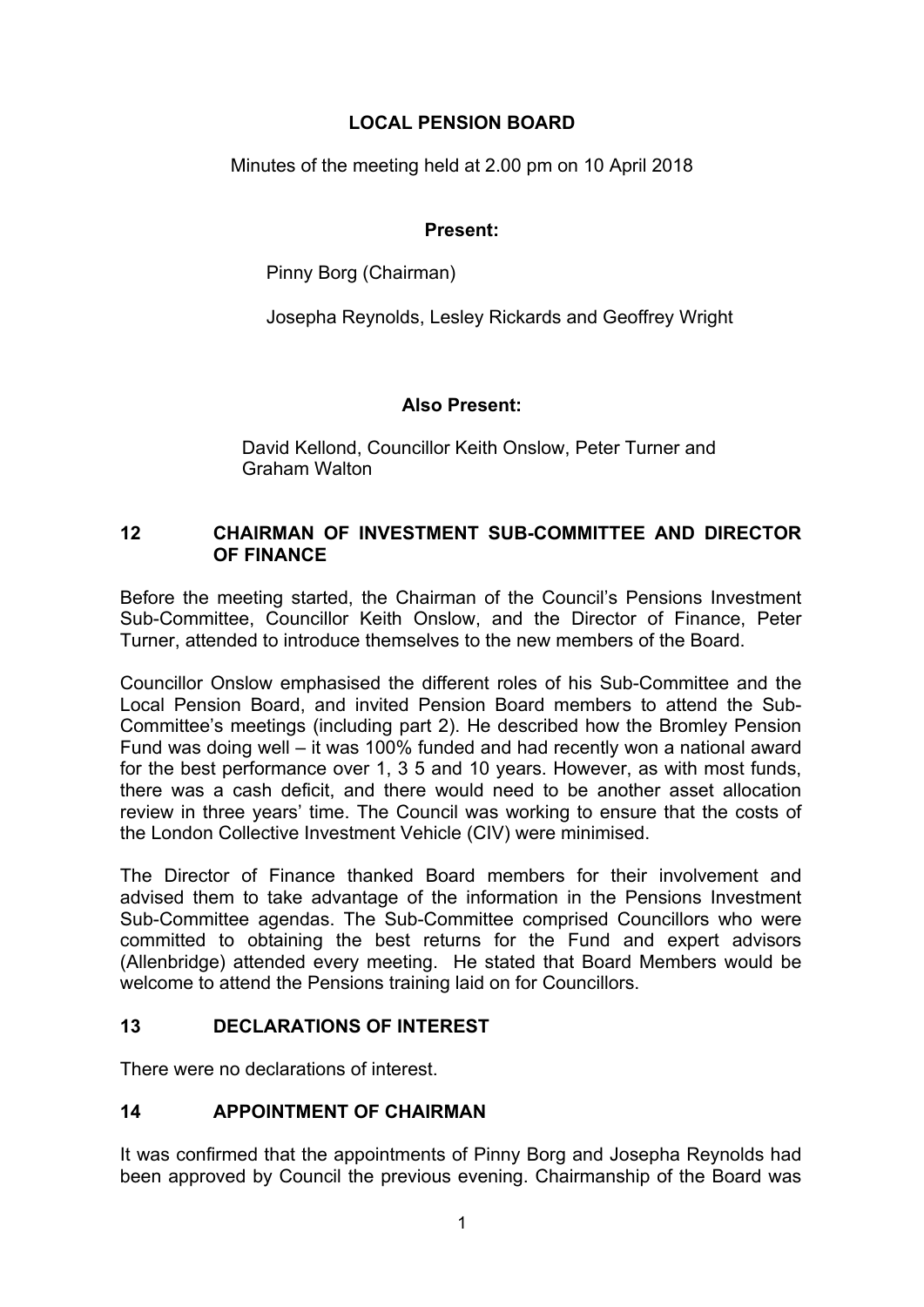*Local Pension Board 10 April 2018*

due to rotate to one of the Employer representatives.

Pinny Borg was appointed chairman of the Board for the next twelve months.

#### **15 MINUTES OF THE PREVIOUS MEETING HELD ON 10TH NOVEMBER 2016**

The minutes of the meeting held on 10<sup>th</sup> November 2016 were agreed and signed by the Chairman.

Minute 9: Local Pension Board meetings were held in public, and any members interested in attending meetings of Boards for other local authorities as part of their training were advised to inform David Kellond.

Minute 9: It was noted that it was sometimes difficult to obtain data from some employers in the Fund. A standard template was provided to all employers, but not all used it. Responsibility to provide this information remained with the employer, rather than their chosen payroll provider. In extreme cases a referral to the Pensions Regulator might be considered.

#### **16 MINUTES OF THE GENERAL PURPOSES AND LICENSING COMMITTEE MEETINGS HELD ON 28TH NOVEMBER 2017 AND 20TH MARCH 2018**

The minutes of the General Purposes and Licensing Committee's meetings on 28th November 2017 and 20<sup>th</sup> March 2018, when matters relating to the Local Pension Board were discussed, were noted.

## **17 AMENDED TERMS OF REFERENCE**

The Board noted its amended terms of reference, as agreed by General Purposes and Licensing Committee on 20<sup>th</sup> March 2018. The main changes were as follows:

Paragraph 7: Up to four meetings of the Board were allowed (one meeting per annum was the minimum requirement.)

Paragraph 13: the term of office had been extended from three years to four.

#### **18 PENSION FUND ANNUAL REPORT 2016-2017**

The Board received the 2016/17 Annual Report of the Bromley Pension Fund, which had been considered by the Pensions Investment Sub-Committee on 26<sup>th</sup> September 2017. It was noted that actuarial assumptions of life expectancy included three tiers of ill-health retirement.

#### **19 LOCAL PENSION BOARD DRAFT ANNUAL REPORT**

A draft Local Pension Board Annual report 2018 was tabled. This included summaries of Board Membership, Meetings, Activity and Training. David Kellond would re-circulate the information about the Pensions Regulator's online training